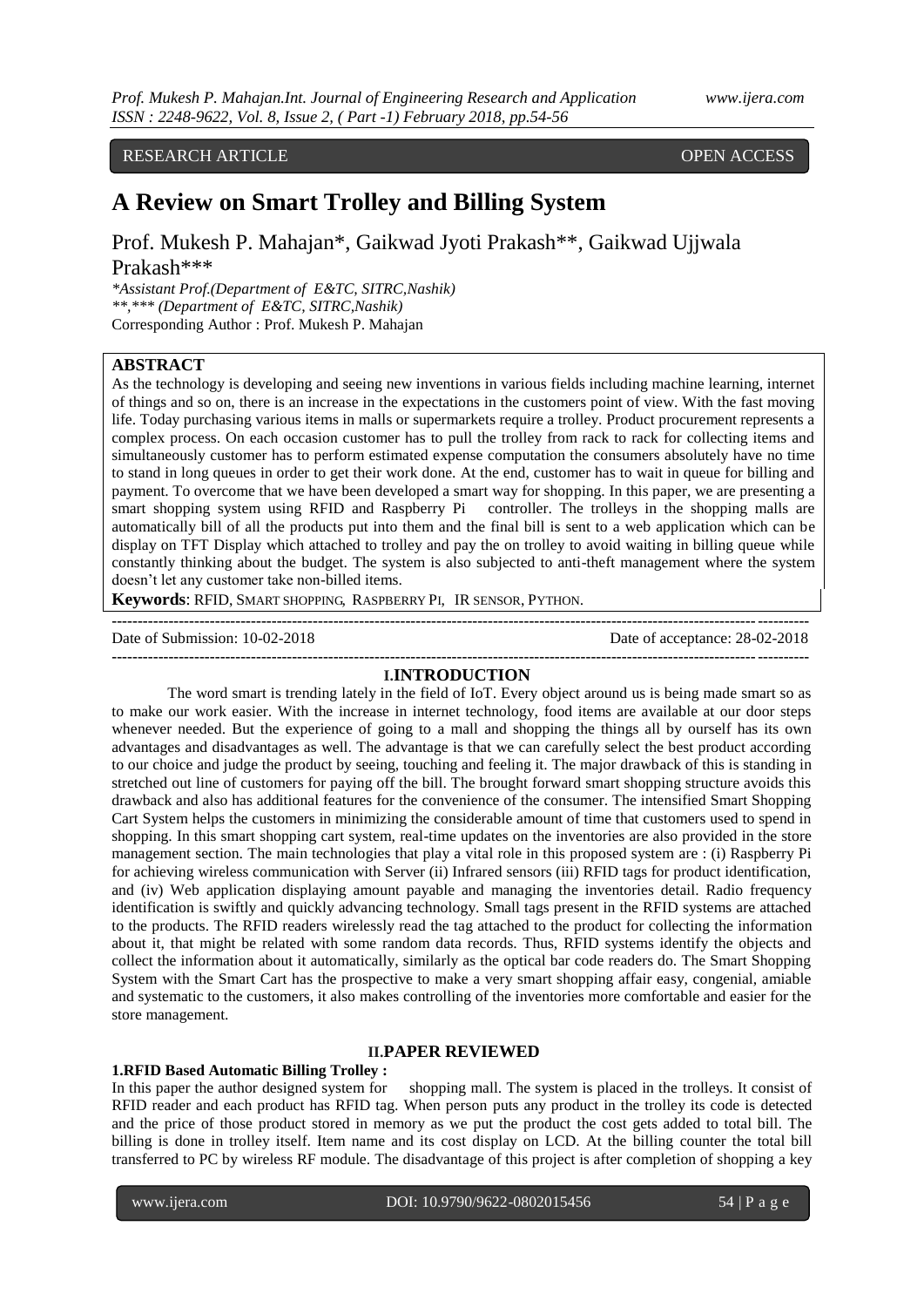is pressed indicating the final billing of all the product. After pressed the key we can't add or remove the products.

## **2. Smart Trolley System For Automated Billing Using RFID And Zigbee:**

In this paper the author designed system for shopping mall. In this paper they developed a smart way for shopping. In that each and every product has RFID tag instead of barcode scanner. The smart trolley consist of RFID reader LCD display and Zigbee transmitter. In this system When a person puts any product in the trolley it will scan the product and the cost and the name of the product will be displayed on the LCD. The sum total cost of all the products will be added to the final bill, which will be stored in the microcontroller memory. It will wirelessly transfer the product information of the items placed in the trolley using a Zigbee transmitter to the main computer. Disadvantage of the system is in Zigbee there is distance barrier is occur.

## **3. Smart Trolley And Automatic Billing:-**

In this paper the author invented such a system it consist of RFID, ARM7 , Display, Power supply, Switch, IR sensor pair, Barcode reader Visual Basics. The system works as the inventor use the barcode reader as well as RFID. In that if we put any product into the trolley then the product has RFID then the RFID reader reads the value or if the product has barcode sticker then the barcode reader read the value of product and the total bill is displayed on the display. If we want to remove any product from the trolley then there is a switch, if we press the switch then we remove the product from the trolley. And our shopping is done through the serial communication we transferred the total bill to the counter for printing the hardcopy of the product bill. There is also facility for the payment is credit card or any other. The disadvantage of the system is the their uses both the reader RFID and Barcode Reader because of that the system becomes more complex.

#### **4. Implementation Of Smart shopping Through Automated Billing Trolley:-**

In this paper the author found such a system it consist of GSM, RFID, Automatic Billing, OTP, ZIGBEE, PIC. In this system the product can be read by the RFID reader and the price of the product is displayed on the display. And in that system require the current mobile number for the GSM to generate the OTP for Net-banking to pay the online billing. In that system we also add or remove the products and the total bill also updated accordingly need.

#### **5. Smart Trolley With Smart Billing:-**

In this paper the author invented such a system that present the paper smart trolley with smart billing. In that they representing the system with additional functionality that functionality will calculating and updating the customer bill when they stored the purchased product into the cart. Also customer able to view their products weight and name on the display. They represented this paper because they added some additional features in existing system like in this system the product weight and name shown on display, if product weight is less than stored weight then buzzer will beep. Also when shopping is done the customer have to press a button then the billing counter display the number of particular trolley on LCD and then customer have to goes and take away product after a structure after the paying bill. If the customer wants to remove some product then that cancellation is done at the billing counter. The new bill is generated only if the customer removed some product from their shopping. Limitations:-

It is difficult to stick RFID tag to some products. Here ZIGBEE is used to establish the communication between Cart and billing counter so the ZIGBEE having a distance barrier.

I.

## **III.CONCLUSION**

We have reviewed different papers on smart shopping systems. From the above all five paper we conclude that shopping can be easier by using smart trolly and such systems can be built by using different controllers but it makes the system bulky. To overcome this problem we can use the Raspberry pi to implement smarter system. By using raspberry pi, the system becomes less bulky and easy to interface and there is no need of extra module to interface the RFID and other component. The coding will be done in the Python because of python the code is less lengthy and easy to understand.

#### **REFERENCES**

- **[1].** Galande Jayshreel, Rutuja Gholap, Preeti Yadav and Prateek on "RFID Based Automatic Billing Trolley",IJETAE, ISSN (2250-2459), ,Vol 4,Issue 3, March 2014.
- **[2].** S.Premanand,R.Satheesh,C.Vijay Kumar "Implementation Of Smart Shopping Through Automated Billing Trolley,"IJMTES,ISSN:2348-3121, Vol 4, Issue 3,2017.